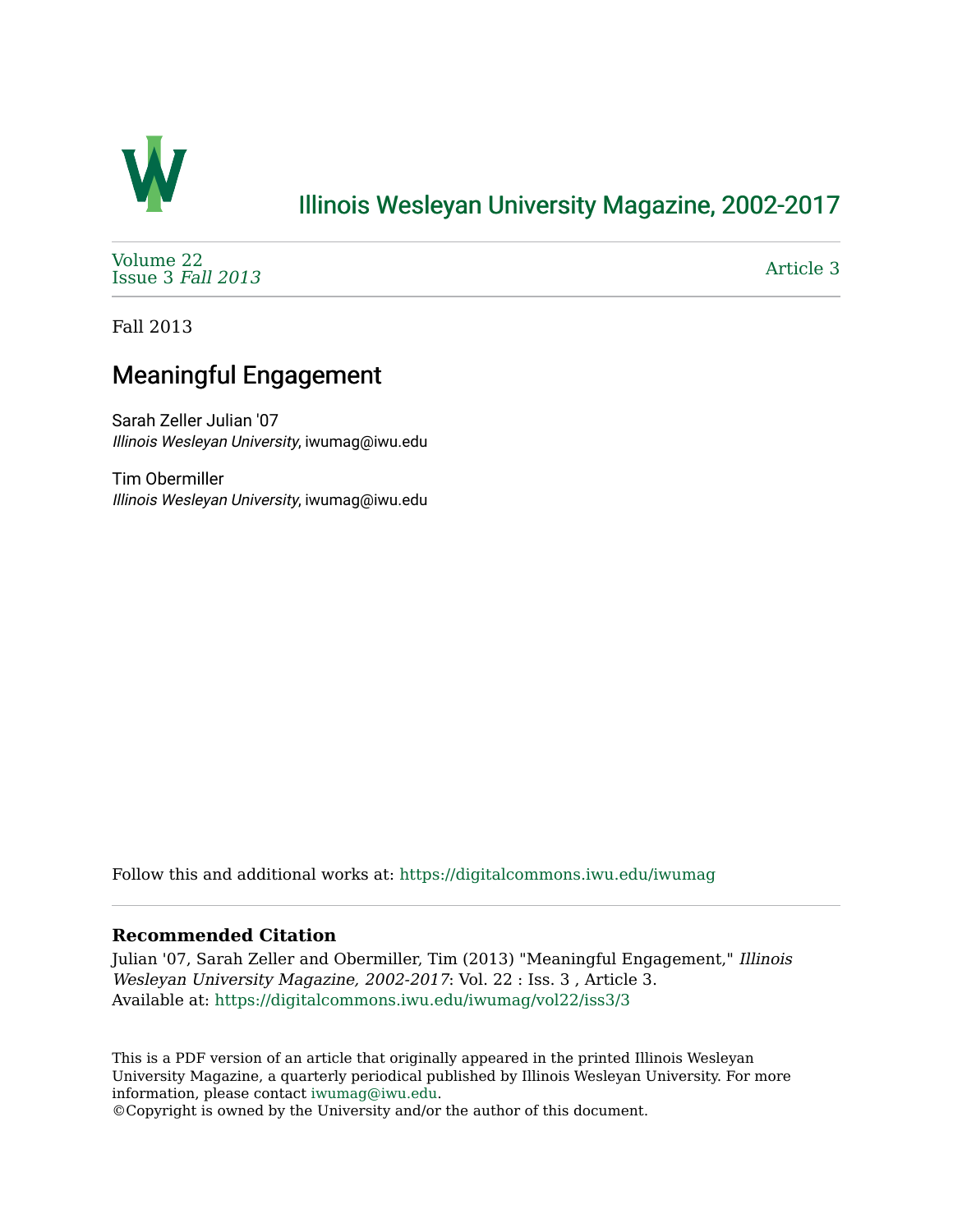## **Meaningful Engagement**

### **New Alumni Association President Sundeep Mullangi '97 envisions exciting ways for alumni to connect and help preserve the Wesleyan promise for future generations.**

### **Story by SARAH (ZELLER) JULIAN '07 & TIM OBERMILLER**

Sundeep Mullangi '97 believes that IWU alumni love their alma mater but don't always know how to stay involved — or that they're even needed. He wants to change that.

Since being elected this past spring as president of the University's Alumni Association, Mullangi has fully committed himself to the role.

With an extensive history of service to the University and a knack for numbers, Mullangi's goals include increasing alumni volunteerism and financial support. "We have 22,000 alums, and my goal is to provide more opportunities for them to engage with the University in ways that are meaningful to them," he says. "I want to get more people involved."

The Alumni Association's mission is to strengthen relationships between alumni, current students and the University; to provide more ways for alumni to connect with one another and to encourage alumni participation in the University's achievement of its educational goals. Since its official founding in 2000, the association has grown to include several regional alumni chapters; networks for minority, young and Greek alumni; the Council for IWU Women and the Pride Alumni Community.



Other groups include the Wesleyan Fund Board, the Alumni Admissions Network and the Class Newsletter Committee. The association's Executive Board includes representatives from all of these groups (who each serve three-year terms). There are also 10 "at large" members selected to provide diversity of class year, gender, race and demography.

As president, Mullangi says he wants to lead the Alumni Association in finding ways "to better reach and meaningfully connect with alumni."

"We're reaching more people through expanding our regional activities in places such as Milwaukee and Minneapolis," he says. "I want to keep engaging more alumni across the United States as well as the world. I'd also like to utilize social media to a greater degree. There are ways we could be connecting with each other for mutual gain and for the betterment of IWU."

Mullangi wants to establish new bridges between Bloomington and Chicago, where most alumni are concentrated. "We're having professors come up to Chicago and speak about topics of interest, and alums are going down to campus to speak to classes and participate in panel discussions."

He also sees potential in State Farm Hall, the University's new state-of-the-art classroom building. "The technology in State Farm Hall should allow for more alumni to bring their expertise in their respective professions into the classroom. Video-conferencing is just one example of the ways technology can make this more possible now than in years past."

Mullangi's "business acumen and management experience" make him an ideal fit for the role of president, says Scott Huch '86, who serves on the Alumni Association's Executive Board. "I expect Sundeep to help the board and alumni volunteers to take the IWU Alumni Association to the next level of its development."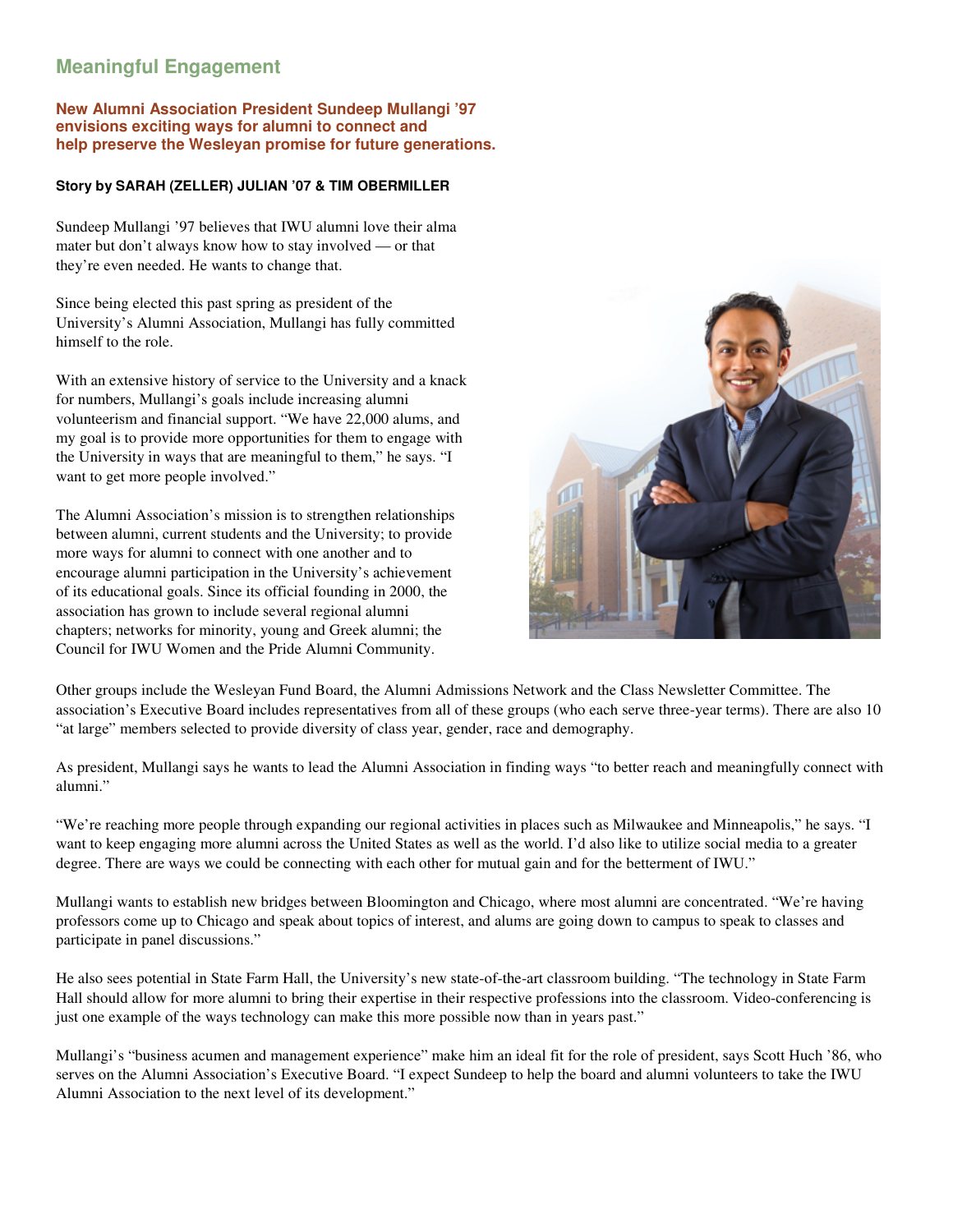Mullangi — who lives in Chicago with his wife Trissa Babrowski '98 and their three young children — serves as managing director of PPM America, an investment firm that manages approximately \$100 billion in assets in the United States. He is a bond analyst covering global financial institutions.



**Mullangi leads an Executive Board meeting. "He's focused on setting achievable, measurable goals, but he's also good at working with people and building consensus," says board member Scott Huch '86.**

Mullangi joined the Alumni Association's Executive Board in 2009 and served as the board's Wesleyan Fund representative. "I think Sundeep is absolutely the right guy for the job at this moment in the University's life," says Jeff Mavros '98, director of the Wesleyan Fund.

"Sundeep is a numbers guy. He is big on assessment and measurable outcomes," Mavros continues. "He understands that having less than one in four alumni donating regularly is unsustainable, and he knows that changing the culture on campus and among our alumni to incorporate giving more widely is essential for the future welfare of IWU."

Huch, who has also worked with Mullangi on increasing Wesleyan Fund participation, cites Mullangi's "tremendous enthusiasm for building alumni financial support for IWU. He's focused on setting achievable, measurable goals, but he's also good at working with people and building consensus."

Those are talents Mullangi has shown since his college days, according to Ann Harding, director of Alumni Relations. "Sundeep was a highly involved and motivated student while here at IWU," says Harding. Participating as a class officer and as a member of the IWU Accounting Society and Phi Gamma Delta fraternity, he stayed connected to the University after graduation, hosting Minority Alumni Network picnics at his home and serving as a class agent.

"Sundeep loves Illinois Wesleyan and wanted to find a way to help years ago, just as many alumni do," Harding adds. "Then the more he got involved — and the more he learned about our challenges and the great things our students were doing — the more he wanted to make an impact."

"He knows enough about IWU at this point that he is practically a member of our professional staff," Mavros says. "Anyone that sees as much as we do about what's happening on campus can't help but want to make a real difference for our remarkable students."

Mullangi says it is his passion for Illinois Wesleyan, and its power to change lives for the better, that has kept him close to the University since graduation. "When I came to Wesleyan, I didn't really know what I wanted to do," he recalls. "It was a place where I could challenge myself and do things other than what I knew, which is the hallmark of a liberal arts education."

He majored in economics and accounting but immersed himself in other disciplines. A course on the American presidency taught by Associate Professor of Political Science James Simeone opened his eyes. "He was the first professor to push me away from my academic comfort zone," Mullangi says.

Simeone's class inspired him to take on an internship in Washington, D.C., working for a congressional representative. Civics continues to pique his interest. "I've always wanted to go into politics," he says, "but I feel that going into politics is something you need to do after you've experienced life — meaning I don't want to be a 30-year-old politician, I want to be a 50-year-old politician."



**Mullangi and wife Trissa Babrowski '98 have attended or hosted many alumni connections. This photo from 2008 shows them at a Minority Alumni Network event where they introduced their son Tian to Deon Hornsby '97, center, and others. (Photo by Marc Featherly)**

Another seminal IWU experience happened his junior year, when Mullangi traveled to Ireland to study poetry during a May Term course with Professor of English James McGowan. "I loved it," he says. "I never would have opened those books without the course. I still look back today and say that those classes were the most influential in my life."